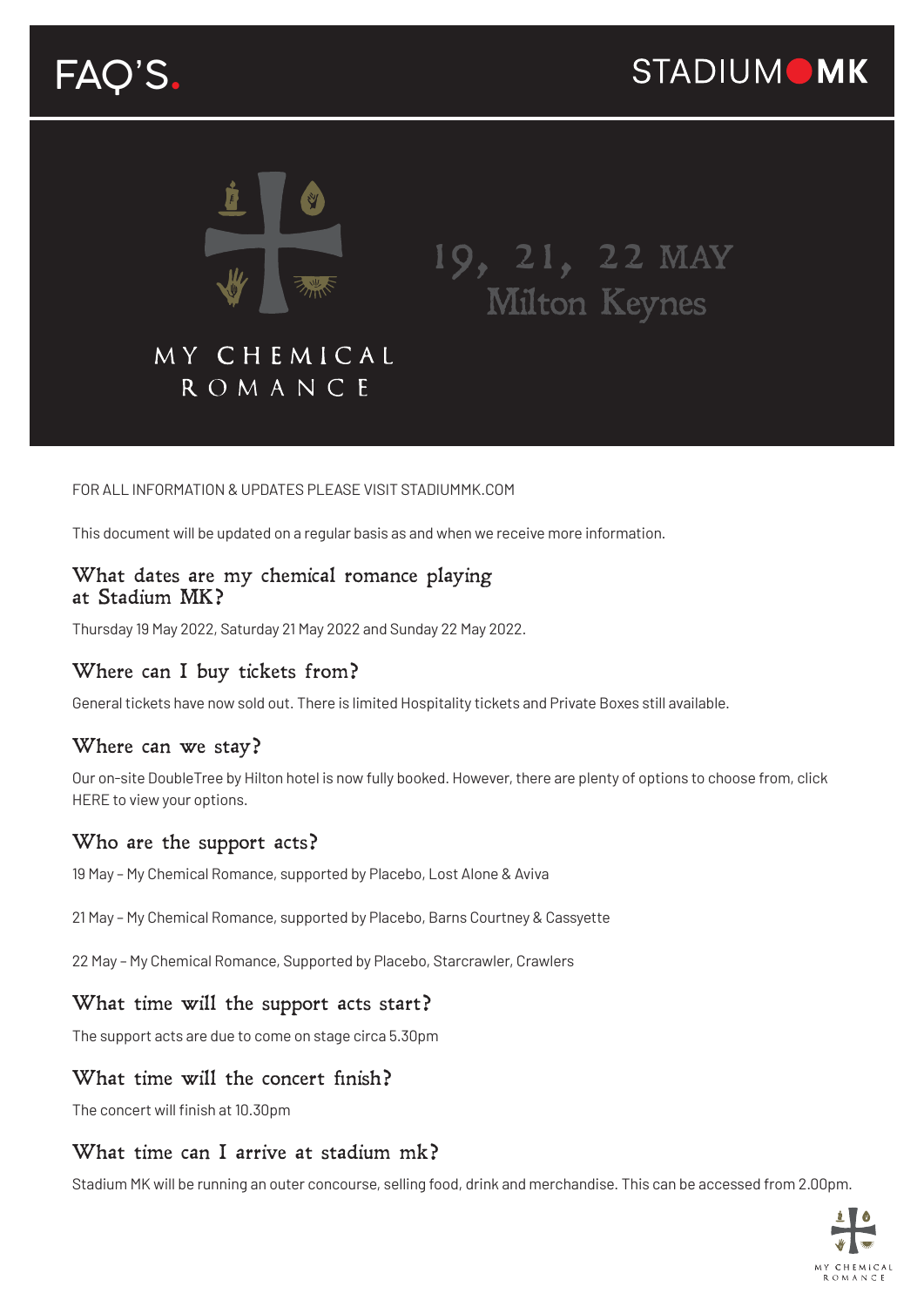# How do I get to Stadium MK?

Travel guides will be posted on stadiummk.com in due course. Our full address is Stadium MK, Stadium Way W, Bletchley, Milton Keynes, MK1 1ST

# Where can I park?

Parking is available on and off-site, subject to availability. To book or for more information, click [HERE.](https://www.parkthecarhere.com/Events.aspx?CustomerId=29)

### How do you book a disabled parking space?

A limited number of parking spaces will be available onsite, subject to availability. To purchase please click [HERE.](https://www.parkthecarhere.com/Events.aspx?CustomerId=29)

### If the concert is cancelled due to covid-19, will I receive a full refund?

If Government guidelines permit this concert from taking place, you will need to contact your point of purchase.

#### When will I receive my tickets?

Tickets or E tickets will be sent closer to the show date.

#### I live outside of the uk, will you mail my tickets to me?

We suggest opting for E tickets when you purchase, however if you have any questions, please contact your point of purchase and advise them your details.

# Can I buy tickets on the day?

No tickets would be available on the day.

#### If I have pitch standing tickets, do I have access to any seats?

No, there are no seats on the pitch. Anyone who has purchased tickets for this area will not have access to any seats in the Stands as these have all been sold and are, therefore, reserved.

#### If I have purchased a reserved seat in a stand, do I have access to the pitch?

No. We have a strict capacity for the number of people on the pitch for safety reasons, therefore, we are unable to permit those customers with reserved seats in the stands to have access onto the pitch.

# Can I get dropped off and picked up at the stadium?

Yes, there will be a designated drop off/pick up area at the Stadium.

#### Can we camp overnight?

We do not allow overnight camping on or near the Stadium site. There will be limited facilities available for anyone arriving at the Stadium before lunchtime on the day of the concert.

#### What happens if i leave the stadium? Can I come back?

No, if you leave the event, you won't be able to come back in. Once you're in, you're in, so please make sure you bring everything you need in with you.

#### If I arrive late, will I still be let inside?

Yes, latecomers will be admitted.

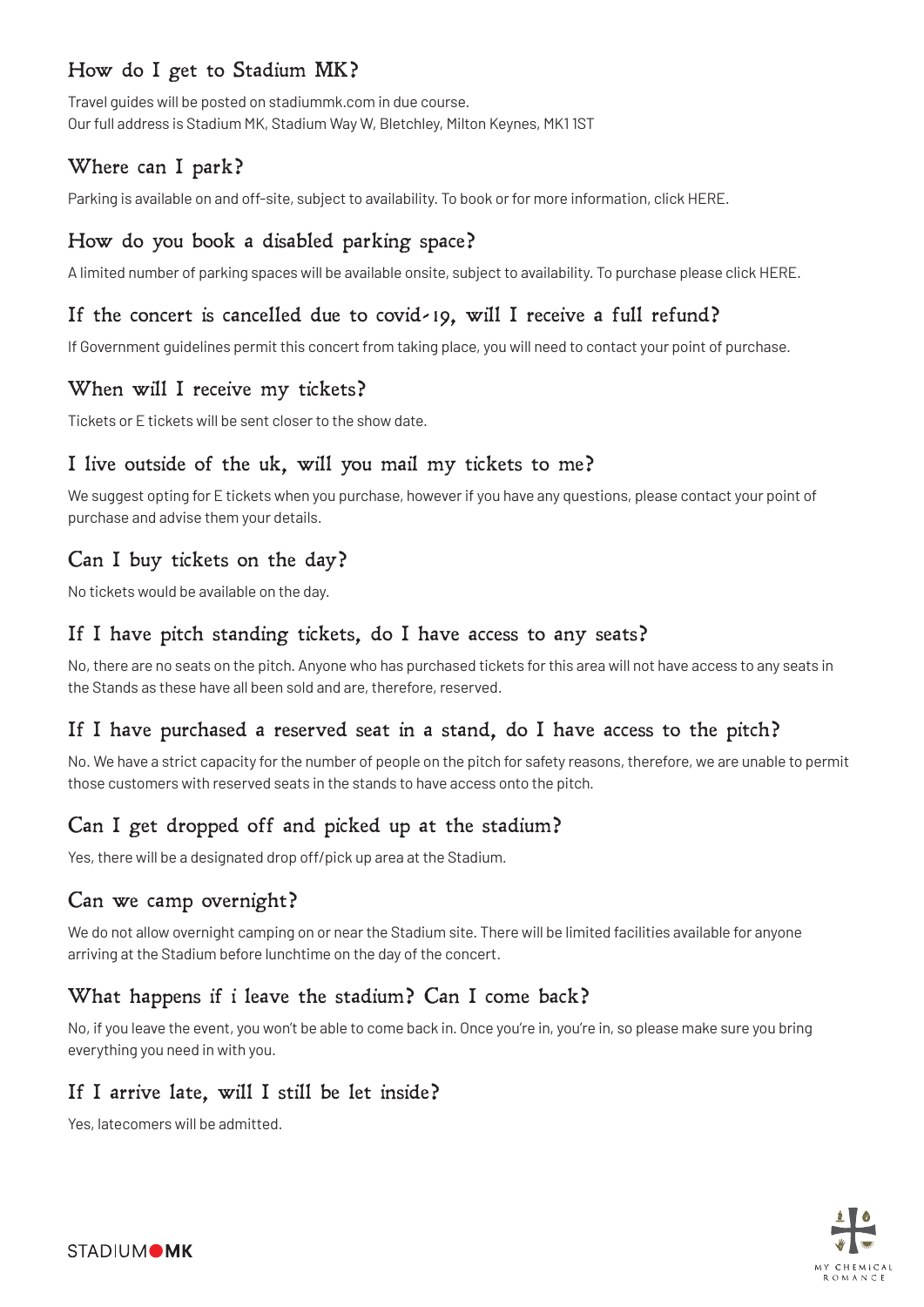# What security do you have in place?

Enhanced security checks are in place on arrival at Stadium MK, we ask you to please support and cooperate fully so our team can efficiently carry out these measures to ensure your safety and make sure you are inside the stadium in time for the show. We ask that you keep personal belongings to a minimum and only bring your essentials. Please do not bring large bags as these will not be allowed into the stadium.

# Can I bring a bag to the stadium?

We want to actively discourage guests from bringing any bags to Stadium MK events as it is a condition of entry that they may need to be searched and this may delay entry to the venue. If you must bring a bag, please limit it to just one small bag or handbag no larger than 21cm x 30cm (equivalent to an A4 sheet of paper); anything bigger won't be allowed into the stadium. There may be a Larger Bag Drop facility available, but that is not yet confirmed (if it is in place there will be a charge for each bag).

Due to the recent rise in the national terrorism alert state in the UK any bags or other property left inside or outside the stadium will be disposed of immediately by our Safety Team and the police. Unfortunately, we cannot be held responsible for late admission or non-admission or other disruption to the event as a result of this policy, which is in place for the safety of everyone attending our venue.

#### Are cameras allowed?

No professional cameras or recording equipment will be allowed into the stadium.

# Can I bring alcohol to the concert?

No. Alcohol cannot be bought into the stadium.

# I've lost something, what can I do?

Lost Property is initially held at the stadium for 48 hours. Please speak to a steward if you think you have lost something.

#### Is there an easy meeting point inside the stadium?

Due to the size of the stadium, there are no designated meeting points. We suggest you decide upon on a rendezvous point with your friends/family when you arrive your block/area of the stadium in case you should become separated.

# What happens if someone in my party goes missing?

Should you need assistance in a case of someone missing, please contact a member of security, a steward or a police officer, who will be happy to help.

#### I need first aid, where can I get help?

There is a dedicated First Aid point by block 5 on the East Stand. Should you require emergency assistance, please speak with a steward or member of security who will contact the medical team.

#### Are there smoking areas inside the stadium?

The stadium is a no smoking venue, however, for this event, a Food Village will be located outside the Stadium bowl. Smoking will be permitted in this area only. There will strictly be no smoking on the pitch, in the concourses or seated areas of the Stadium, which include e-cigarettes.

All fans visiting the Stadium for this concert will be able to access the Food Village in order to smoke but for safety and security reasons, they will not be allowed to leave the perimeter of the Stadium to do so.

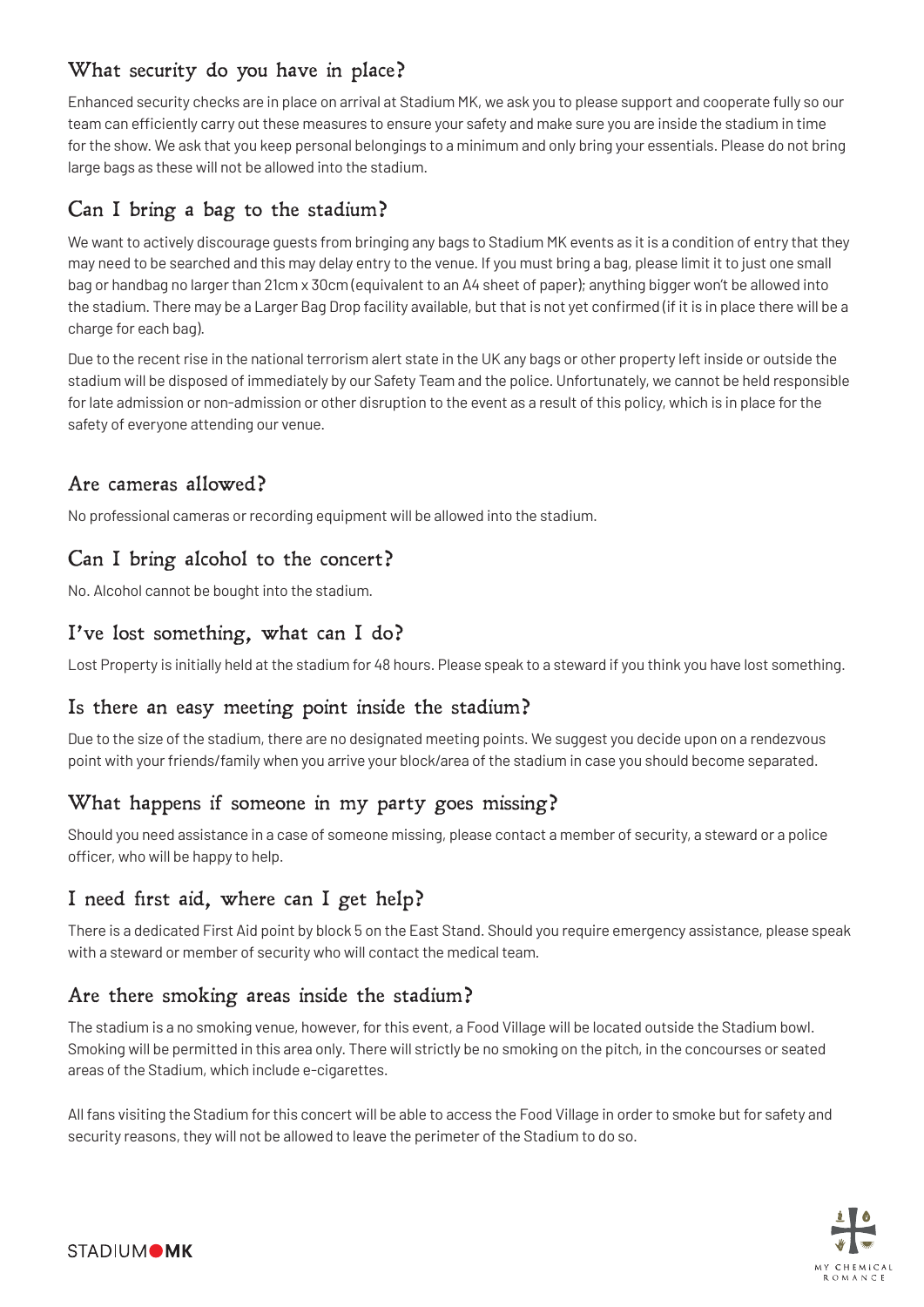# What should I not bring with me?

All bags will be searched on entry and anything larger than A4 size will not be permitted. The following is a list of prohibited items, subject to change;

- Glass, cans, bottles or thermos flasks of any kind
- Flammable liquids and aerosols (including hairspray etc)
- Laser pens/pointers
- Laptops, Ipads, professional cameras/video equipment
- Food and drink, unless for medicinal purposes
- Umbrellas, signs, banners, flags, inflatables, selfie sticks
- Air horns, whistles or other noise making devices
- Knives or weapons, fireworks, confetti, glitter bombs or sprays

# Anything else I need to know?

Here are a few top tips for having the best time at the show:

- Make sure your phone is fully charged, you could even bring a portable battery pack.
- Stay hydrated, water is available from all stadium kiosks.
- Bring sun tan lotion, it could get very hot during the day.
- Avoid ticket touts! The promoter and Stadium MK are unable to guarantee entry to anyone who has bought a ticket from an unauthorized source.
- Don't buy unofficial merchandise! Use only My Chemical Romance merchandise outlets.

#### Will I be able to purchase food and drink in the stadium during the concert?

Yes, there will be a wide range of food and beverages available to buy. Once you have entered the external gates you can walk freely between the Food Village and Stadium bowl. Alcohol will be available to buy for adults aged 18 and over, how-ever you will be required to provide photo identification as proof.

#### Does Stadium MK accept cash payments?

No, Stadium MK is a cashless Stadium. All food and drink outlets inside the venue accept credit or debit cards.

#### Will my tickets purchased in 2020 be valid for the new 2022 date?

Yes, tickets purchased will now be valid for the new 2022 date. For example, if you purchased tickets for Thursday 18 June 2020, your ticket is now valid for Thursday 19 May 2022 (please see below).